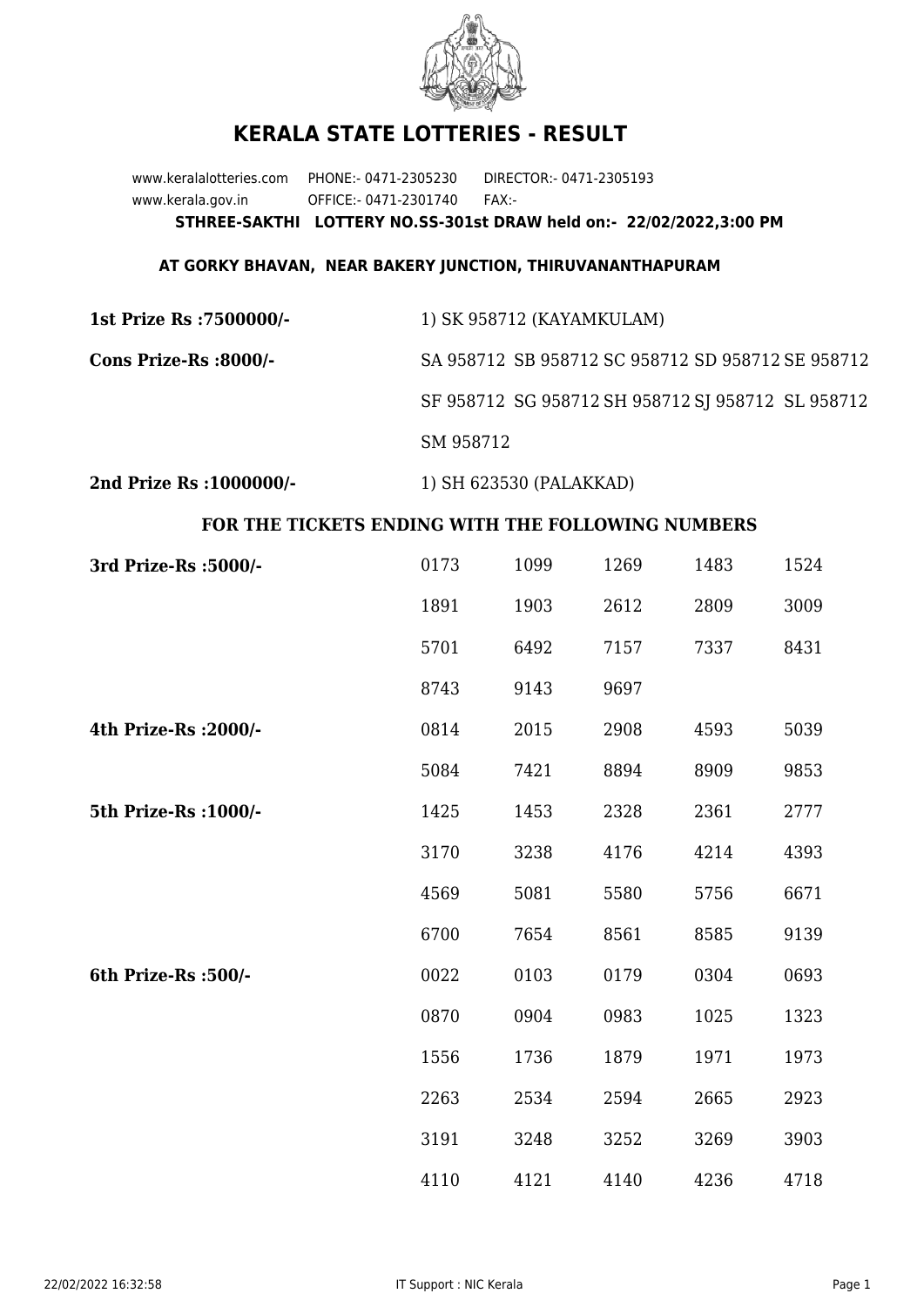|                      | 5129 | 5321 | 5633 | 6013 | 6045 |
|----------------------|------|------|------|------|------|
|                      | 6368 | 6370 | 6465 | 6511 | 6619 |
|                      | 6927 | 7237 | 7257 | 7512 | 7549 |
|                      | 7669 | 7917 | 8481 | 8600 | 9223 |
|                      | 9316 | 9672 |      |      |      |
| 7th Prize-Rs : 200/- | 0032 | 0352 | 0400 | 0481 | 0585 |
|                      | 0923 | 1019 | 1260 | 2206 | 2449 |
|                      | 2487 | 2506 | 2716 | 2757 | 3334 |
|                      | 3340 | 3424 | 3538 | 3653 | 3704 |
|                      | 4011 | 4049 | 4339 | 4616 | 5209 |
|                      | 5289 | 5723 | 6515 | 6686 | 6763 |
|                      | 6813 | 6969 | 7780 | 7969 | 8152 |
|                      | 8450 | 8722 | 8790 | 8927 | 9098 |
|                      | 9296 | 9576 | 9639 | 9852 | 9890 |
| 8th Prize-Rs : 100/- | 0051 | 0057 | 0081 | 0128 | 0174 |
|                      | 0196 | 0305 | 0553 | 0563 | 0640 |
|                      | 0685 | 0706 | 0748 | 0821 | 1084 |
|                      | 1280 | 1299 | 1491 | 1589 | 1789 |
|                      | 1797 | 1805 | 1952 | 2066 | 2133 |
|                      | 2136 | 2298 | 2515 | 2547 | 2614 |
|                      | 2740 | 2755 | 2773 | 2776 | 2788 |
|                      | 2799 | 2907 | 2934 | 2983 | 3022 |
|                      | 3040 | 3146 | 3199 | 3237 | 3255 |
|                      | 3353 | 3355 | 3360 | 3381 | 3596 |
|                      | 3606 | 3686 | 3731 | 3995 | 4160 |
|                      | 4216 | 4311 | 4316 | 4404 | 4452 |
|                      | 4487 | 4647 | 4728 | 4756 | 5019 |
|                      | 5222 | 5293 | 5557 | 5600 | 5601 |
|                      | 5604 | 5804 | 5837 | 5948 | 6081 |